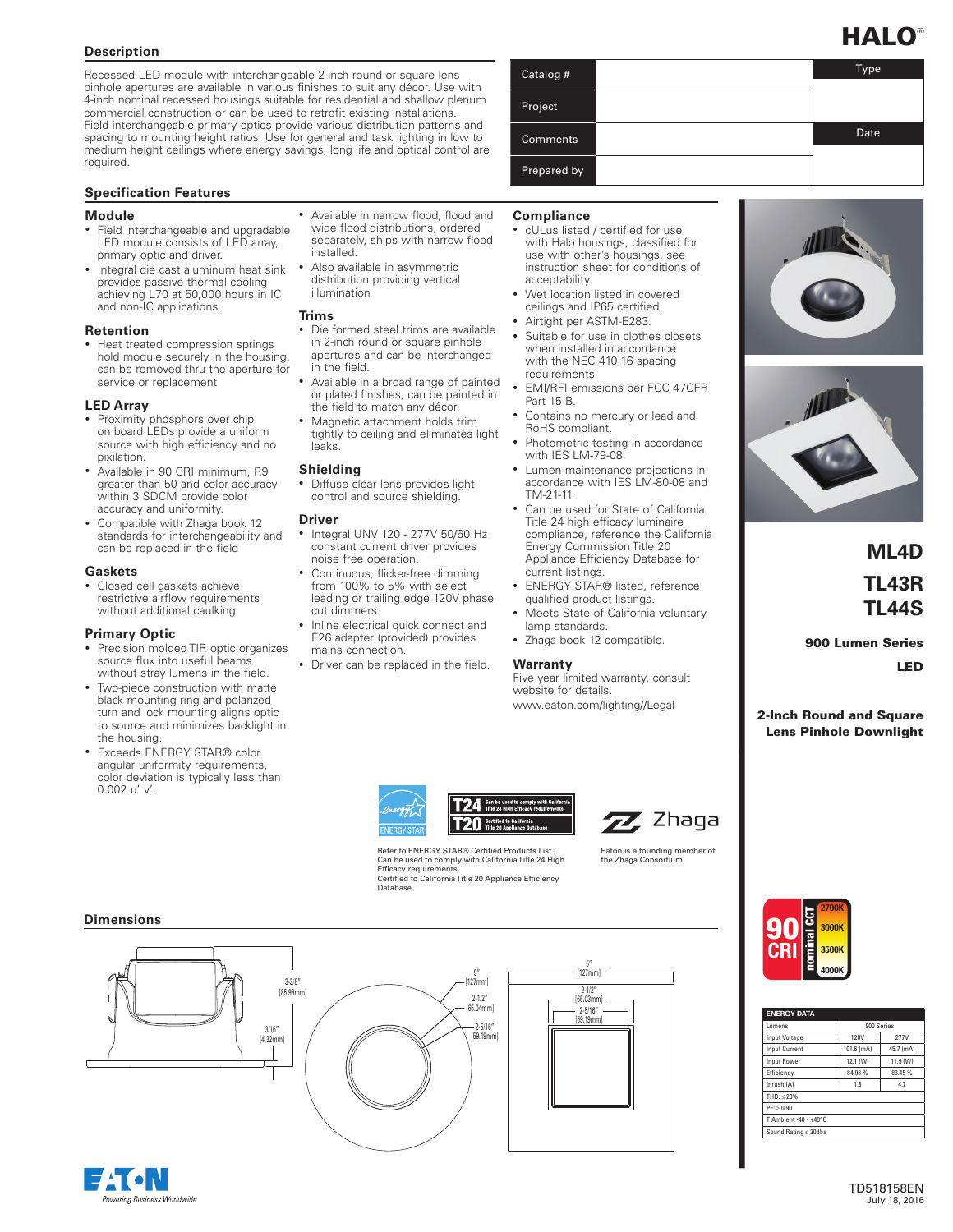#### **Ordering Information**

**SAMPLE NUMBER:** ML4D09NFL927E - TL43R2GMWWB

| A complete luminaire consists of a housing, LED module and trim, order separately. |                                |                                                                                                                                                                                                                                                                                                                                        |                                                                                    |                                                                                                                      |                                                                                                                                                                                                                       |
|------------------------------------------------------------------------------------|--------------------------------|----------------------------------------------------------------------------------------------------------------------------------------------------------------------------------------------------------------------------------------------------------------------------------------------------------------------------------------|------------------------------------------------------------------------------------|----------------------------------------------------------------------------------------------------------------------|-----------------------------------------------------------------------------------------------------------------------------------------------------------------------------------------------------------------------|
| <b>Models</b>                                                                      | <b>Lumens</b>                  | <b>Distribution</b>                                                                                                                                                                                                                                                                                                                    | <b>CRI/CCT</b>                                                                     | <b>Driver</b>                                                                                                        | <b>Accessories</b>                                                                                                                                                                                                    |
| $ML4D = 4" LED module$                                                             | $09 = 900$ lumens<br>(nominal) | $NFL = 25$ degree<br>narrow flood                                                                                                                                                                                                                                                                                                      | 927=90 CRI . 2700K<br>930=90 CRI, 3000K<br>935=90 CRI, 3500K<br>940=90 CRI , 4000K | E=UNV 120 - 277V 50-60Hz.<br>LE & TE phase cut 5%<br>dimming at 120V only                                            | <b>TIR50AWW25</b> = asymmetric wall wash<br>TIR50NFL25=25° narrow flood<br>$TIR50FL40 = 40^{\circ}$ flood<br>TIR50WFL55=55° wide flood<br><b>LH501MB12PK</b> =Media holder for (1) 50mm lens.<br>matte black, 12 pack |
| <b>Trims</b>                                                                       | <b>Shielding</b>               | <b>Flange Finish</b>                                                                                                                                                                                                                                                                                                                   |                                                                                    |                                                                                                                      | <b>Accessories</b>                                                                                                                                                                                                    |
| TL43R= 2" round lens pinhole<br>TL44S= 2" square lens pinhole                      | 2G=Diffuse clear               | <b>MWWB</b> =Matte white flange, white lens frame<br><b>MWBB</b> =Matte white flange, black lens frame<br><b>MBBB</b> =Matte black flange, black lens frame<br><b>BNBB</b> =Brushed nickel flange, black lens frame<br><b>ORBBB</b> =Oil rubbed bronze flange, black lens frame<br><b>GBBB</b> =German bronze flange, black lens frame |                                                                                    | T24HWKIT=Title 24 hard wire kit, converts<br>incandescent, low voltage and<br>compact fluorescent housings to<br>LED |                                                                                                                                                                                                                       |

**BCuBB**=Brushed copper, black lens frame

#### **Housings**

**H245RICAT**=4" IC, airtight ultra-shallow remodeler housing, LED, 120 - 277V<br>**H99TAT**=4" non-IC, airtight shallow new construction housing, E26, 120V<br>**H99RTAT**=4" non-IC, airtight shallow new construction housing, E26, 120

**E4ICATSB=**4" non-IC, airtight shallow new construction housing, adjustable socket bracket, E26, 120V<br>**H4NCMF=**4" new construction mounting frame<br>**HS4R=**Surface round, 120-277V

**HS4S**=Surface square, 120-277V